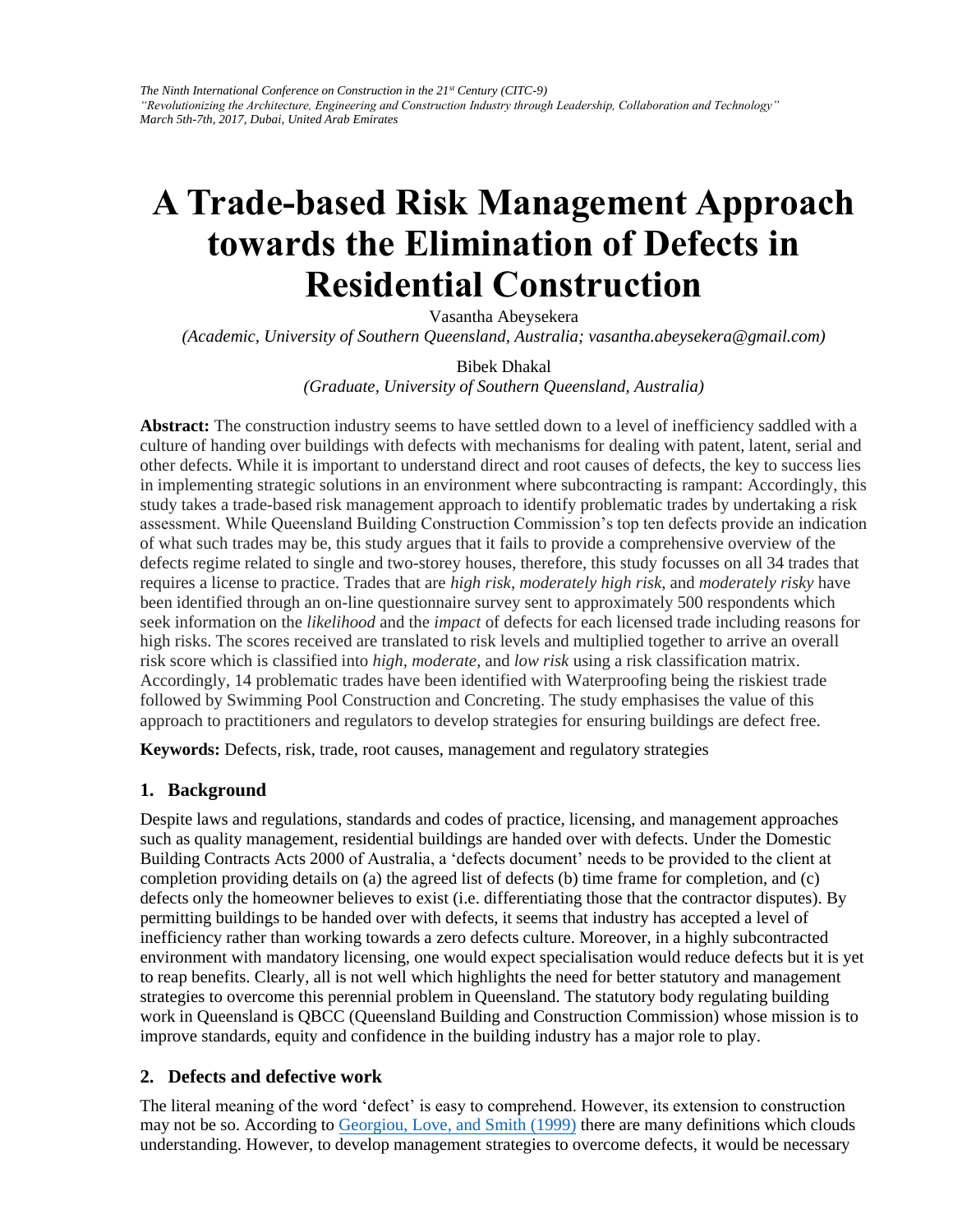and useful to review briefly judicial, contractual, and regulatory aspects including defect causation. The judicial interpretation of the term defective 'simply denotes that the subject matter whether it be *workmanship, design or material*, is ineffective for the purposes for which it was intended' [\(Loots &](file:///F:/138.doc%23_ENREF_14)  [Charrett, 2009, p. 183\)](file:///F:/138.doc%23_ENREF_14). However, this explanation (drawn mainly from an insurance context) is open for interpretation without a clearer definition of what constitute a defect. It would, therefore, be useful to examine contractual interpretations: It was found that the word 'defect' or 'defective' is used in a general sense and is not a defined term usually. This realisation is somewhat baffling given the importance of defects and the Defects Liability Period. Accordingly, it would be useful to examine the implications of regulatory framework for residential work in Queensland as these would override any provisions within construction contracts (incidentally, residential contracts are different to commercial contracts).

While the defects-regime vis-à-vis types of defects, their impact and frequency, associated costs, etc. are bound to vary from country to country and from region to region depending on the residentialconstruction culture [\(Abeysekera, 2002\)](file:///F:/138.doc%23_ENREF_1), there is a lack of information on the defects-regime in Queensland. The top ten defects spelled out in QBCC's annual report [\(Queensland Building and](file:///F:/138.doc%23_ENREF_22)  [Construction Commission, 2014,](file:///F:/138.doc%23_ENREF_22) [2015\)](file:///F:/138.doc%23_ENREF_23) is connected with its home warranty insurance scheme (HWIS) and provides only a limited understanding. This report may assist in defects to be classified as major or minor as noted by Georgiou et al (1999) but QBCC's defects are based on claims-volume (under the home warranty scheme), so the status-quo prevails with a lack of information on the defects-regime. Moreover, QBCC's HWIS relates only to structural defects affecting the structural adequacy of a building (Category 1) such as a leaking roof or shower, settlement of a foundation and the like with other defects labeled as non-structural defects (Category 2). Additionally, there is a lack of understanding of patent defects (those that occur during construction), and to what extent latent defects (i.e. defects that occur during its lifetime) are not reported and/or unclaimed under the QBCC's HIWIS. So is the case with serial defects 'where a set percentage or more of the same part of the works is affected or likely to be affected by the same or a substantially similar defect or defects' [\(McNair, 2016, p. 268;](file:///F:/138.doc%23_ENREF_17) [Patterson, 2013\)](file:///F:/138.doc%23_ENREF_18),

QBCC's definition on defects is far reaching; it defines a defect vis-à-vis *defective building work*, i.e. any work 'that is faulty or unsatisfactory' which includes work that 'does not comply with the Building Act 1975, Building Code of Australia or an applicable Australian Standard'. Additionally, work is deemed defective if a manufactured product 'has been used, constructed or installed in a way that does not comply with the product manufacturer's instructions' [\(Queensland Building and Construction Board, 2017\)](file:///F:/138.doc%23_ENREF_21). This explanation is in line with the judicial definition given by [Loots and Charrett \(2009\)](file:///F:/138.doc%23_ENREF_14) referred to earlier with defects arising from unsatisfactory or faulty workmanship, design or materials while providing objective standards for assessing defects and defective performance.

## **3. Defect causation and defective performance**

Defective performance arising out of workmanship issues brings to focus trade work and work carried out by tradesmen. It was noted earlier that a significant portion of work is carried out by subcontractors and they need to be licensed to undertake work in Queensland. It is difficult to fathom that licensed contractors particularly subcontractors produce defective work given that subcontracting promotes specialisation. However, it is clear that defects are pervasive due to one reason or the other. Nevertheless, this is unacceptable, and industry needs to work towards a zero-defects culture. Accordingly, the attempt of this study is to eventually develop management and other strategies that would assist in achieving this broad goal. Accordingly, it would be necessary to develop an understanding of defect causation particularly due to workmanship issues as noted in the introductory paragraph in Section 2.

According to [Aljassmi and Han \(2014\),](file:///F:/138.doc%23_ENREF_5) 'cause is a reason for the existence of undesired results' which in this case are 'defects'. They distinguish between root causes and direct causes with the former providing fundamental reasons for defective work; lack of knowledge and skills seems to be a good example of a root cause. Observations of project systems and people's behaviour provide further insights into the actual mechanics of defect causation [\(Aljassmi & Han, 2014\)](file:///F:/138.doc%23_ENREF_5).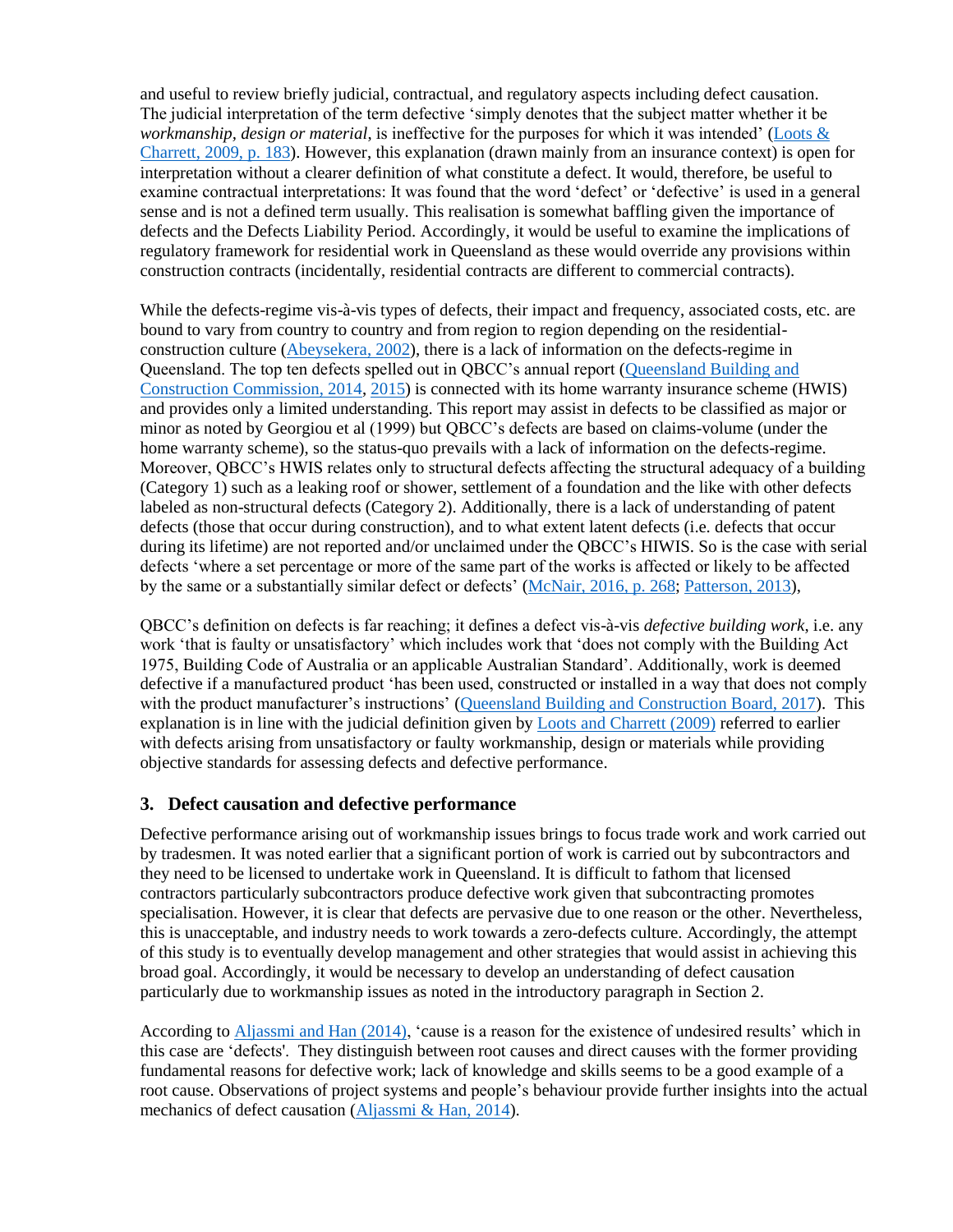On the other hand, direct causes are driven by contextual conditions such as arising out of the drive for shorter completion periods and rapid work (resulting in defects), commencing work with incomplete design documentations, and making-do with whatever resources that is available. According to [Reason](file:///F:/138.doc%23_ENREF_25)  (1990), direct causes of defects can be categorised into two broad types, viz. *errors* and *violations*. When an outcome is worse than expected, but not solely due to chance or circumstances and involves some element of surprise, then the act is considered as an *error* [\(Aljassmi & Han, 2014\)](file:///F:/138.doc%23_ENREF_5). Errors occur unintentionally but are caused by psychological or cognitive limitations [\(Love, Edwards, Irani, & Walker,](file:///F:/138.doc%23_ENREF_15)  [2009\)](file:///F:/138.doc%23_ENREF_15). [Love et al. \(2009\)](file:///F:/138.doc%23_ENREF_15) summarise the reasons for errors as follows:

- Mistakes: Occur due to ignorance of correct task or method; it is either rule-based or knowledgebased
- Slips and lapses of attention: Occurs due to forgetfulness, habit or similar psychological issue; normally occurs at the level of execution and when tasks are routine.

On the other hand, *violations* occur when deliberately not following clear instructions to complete work. Such violations could be the result of low motivation, moral, or lack of supervision [\(Love et al., 2009\)](file:///F:/138.doc%23_ENREF_15); an intentional act that is difficult to eradicate, unlike errors which could be dealt by removing root causes.

[Aljassmi and Han \(2014\)](file:///F:/138.doc%23_ENREF_5) provides further insights vis-à-vis the following nine defective-act-clusters:

- Poor workmanship: A skill-based error. This is considered to be one of the predominant causes of defects [\(Love & Josephson, 2004\)](file:///F:/138.doc%23_ENREF_16) [\(Aljassmi & Han, 2014\)](file:///F:/138.doc%23_ENREF_5).
- Impaired material use: Use of unsuitable, damaged or unfitting materials. It could be a knowledgebased error or rule-based error.
- Task sequence omission: Failing to carry out the required steps during the execution. This may result in excessive rework costs; occurs due to a violation or knowledge-based error.
- Deviations from intended dimensions: Defects that occur due to inadequate measurements. This is again skill-based error triggered by tradesman's inaccuracy or on a rare occasion violation may be the cause.
- Instruction contravention: Errors occur when instructions given in drawings, specifications, and guidelines are not followed. Could be a violation too.
- Professional principles/conventions noncompliance: Any tasks performed by the professionals, non-confirming with established practices are conventions non-compliance. Lack of technical knowledge, under qualification, inexperience is the major causes of such errors.
- Official rule noncompliance: Non-complying to the statutory requirements. It could be due to an unintentional error (rule-based error), or sometimes contractor or subcontractors may intentionally violate for their interest.
- Items interdependence disregard: Lack of coordination between interdependent tasks or units involved. For example, if scaffolding is removed before concrete has reached sufficient strength a defect could arise.
- Adoption of misguiding instruction: This could arise, for example, by blindly following design and drafting errors.
- The above understanding provides an opportunity to develop strategies for defects management both in relation to root causes and direct causes. For example, it was reported earlier that workmanship issues are one of the predominant causes of defects. Investigations reveal that at present neither craftsmen nor the subcontractors are graded in Queensland. Accordingly, this may be an option to pursue [\(see Abeysekera](file:///F:/138.doc%23_ENREF_4)  [& Thorpe,](file:///F:/138.doc%23_ENREF_4) 2002) combined with mandatory training for craftsmen, and for subcontractors as well as part of the licensing regime license. Summarised below are some of the strategies that may be considered and arguably, these could be linked with the causes noted earlier:
	- Tightening licensing regimes for high-risk trades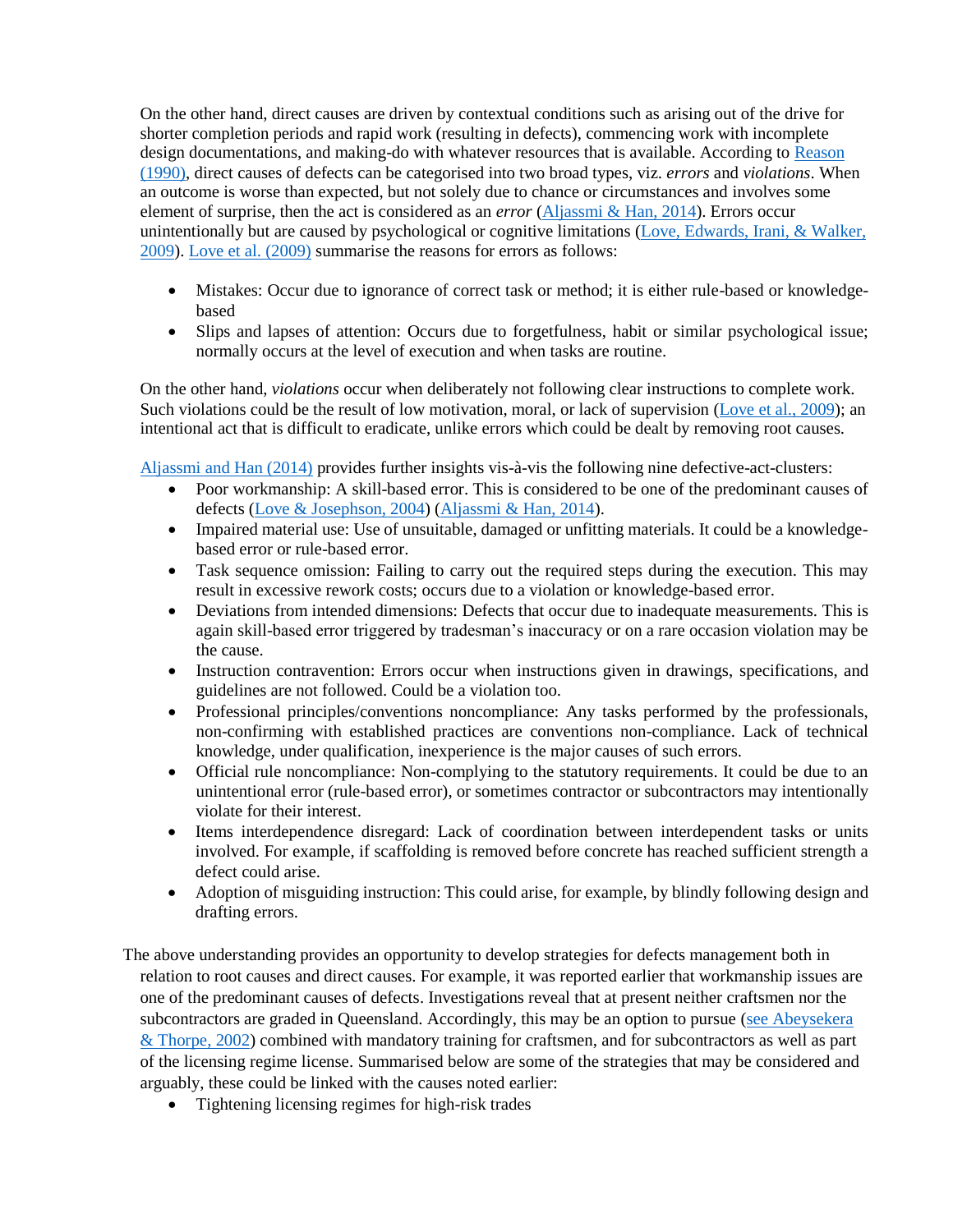- Stage payments only after relevant certificate from building certifier
- Monetary retentions from last stage payment to cover defects liability period
- Use of an independent person (such as a project manager) for regular inspections
- Limit 'span of control' by restricting the number of projects supervised by foremen
- Mandatory training for subcontractors and tradesman
- Performance grading of subcontractors
- Trade testing craftsmen

#### **4. Risky trades and risk management**

The first strategy referred to above brings to focus the notion that some trades may be riskier than others due to a higher frequency of occurrence of defects and/or their impact on performance. The top ten defects reported by QBCC highlights related trades. However, to manage defects, it is not sufficient to examine related trades only given that the QBCCs top-ten does not provide a full picture of defects or provide information on the prevailing defects-regime in Queensland as explained in Section 2. Additionally, an examination of the top defects from 2011-2015 showed that the top ten defects changed from year to year [\(Queensland Building and Construction Commission, 2014,](file:///F:/138.doc%23_ENREF_22) [2015\)](file:///F:/138.doc%23_ENREF_23) sometimes with repeating trades as shown in Table 1 hinting what the problematic trades could be (though not sufficient; see Section 7: Results). A study by [Smith, Smith, and Mitchell \(2013\)](file:///F:/138.doc%23_ENREF_26) in Southeast Queensland found that there were minimum defects connected with front-end trades than middle and back end trades but failed to indicate the criticality of these defects or the trades connected with frequent defects. Furthermore, studies carried in other countries have indicated different types of trades pertaining to their residentialconstruction-culture [\(Forcada, Macarulla, Gangolells, & Casals, 2014;](file:///F:/138.doc%23_ENREF_10) [Forcada, Macarulla, & Love,](file:///F:/138.doc%23_ENREF_11)  [2012\)](file:///F:/138.doc%23_ENREF_11). Accordingly, considering the reasons given herein and earlier, there is a need to consider all trades as defects pervade all trades; it is not sufficient to examine only those trades or defects that fall within QBCC's top ten defects; they do not provide a full picture of the defective regime as well.

|                             | Type of defect                       | No. of times during the last five years |
|-----------------------------|--------------------------------------|-----------------------------------------|
|                             | Waterproofing                        |                                         |
| $\mathcal{D}_{\mathcal{L}}$ | Roof and wall claddings              | 5                                       |
| $\mathcal{R}$               | Plumbing and drainage                |                                         |
| 4                           | Wall and floor tiling                |                                         |
| 5                           | Carpentry                            |                                         |
| 6                           | Painting and decorating              | 3                                       |
|                             | Plastering drywall                   | 3                                       |
| 8                           | Joinery                              | 3                                       |
| 9                           | Plastering solid                     | $\overline{c}$                          |
| 10                          | Glass, glazing and aluminium         | $\overline{c}$                          |
| 11                          | Foundation Work (Piling and Anchors) |                                         |
| 12                          | Sheds, carports, and garages         |                                         |

Table 1: QBCC's top ten defects and frequency of occurrence during the five year period (2011-15)

The notion that different trades have different levels of risk was first exposed by [Abeysekera and Soysa](file:///F:/138.doc%23_ENREF_3)  (2012) studying the link between monetary retentions rates for subcontract work in New Zealand. They found that although retention rates did not show an association with overall risk computed as a product of likelihood and consequence (based on contractor's perceptions), it was shown that trades that had a high default risk for either likelihood or consequence, retention rates were high. Additionally, it was found that trades with a high default risk resulted in seemingly subcontractor-harsh retention regimes suggesting the need to investigate such trades further to evaluate whether there were overwhelming reasons for such exceptions. The study concluded that performance default risk and retention regimes were linked to this extent although for a given level of risk, subcontractor friendly or unfriendly regimes could be achieved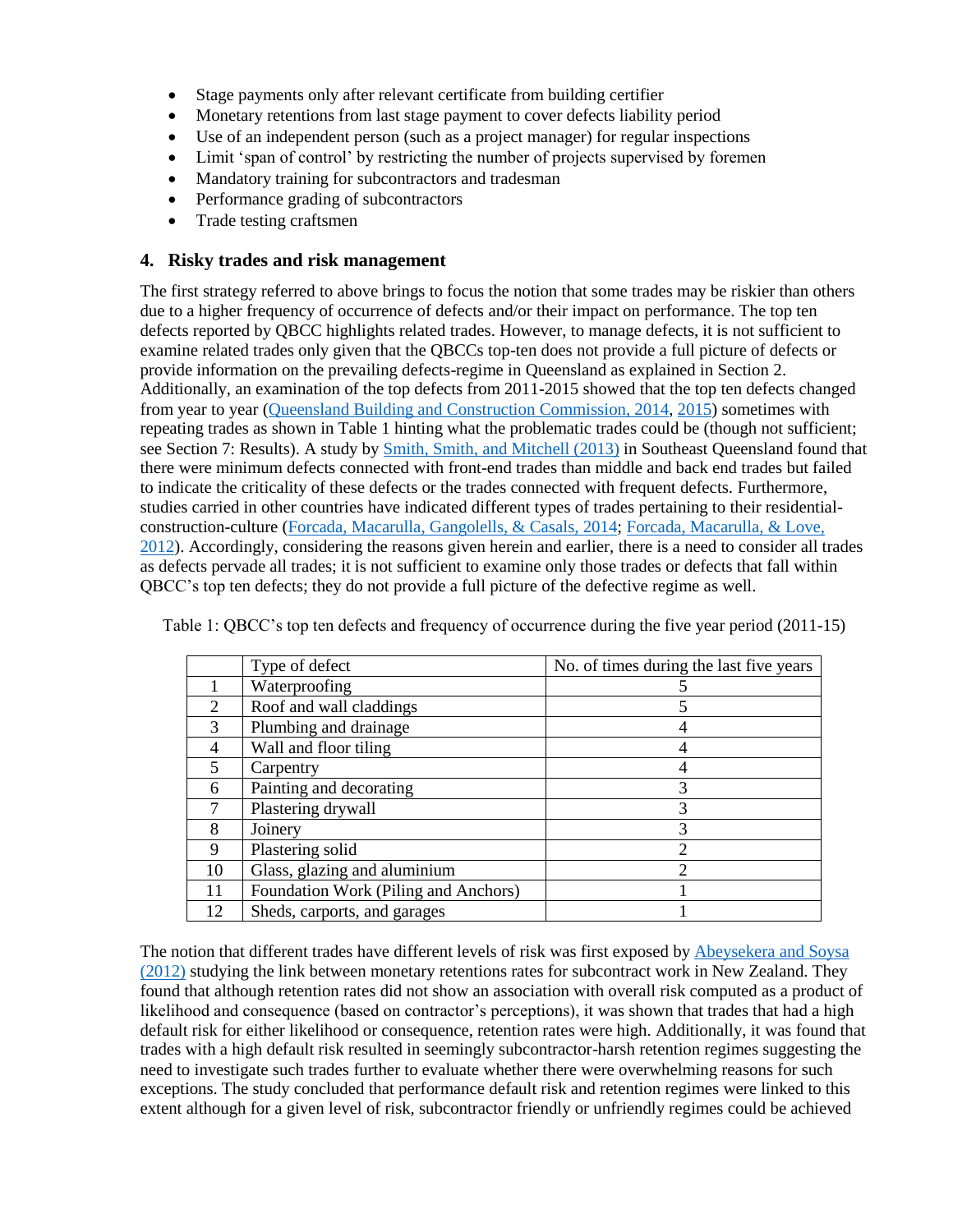by a mix of retention rates and release mechanisms. In this regard, it was seen that contractors in New Zealand seem to prefer high retention rates than longer defects liability periods for trades which have high-risk levels. Although retentions are linked with defects, irrespective of whether there is a need for retentions or not [\(see Abeysekera, 2015\)](file:///F:/138.doc%23_ENREF_2), the notion that some trades are riskier than others were established through this study. Accordingly, this became a source of inspiration, and a basis for this study, i.e. to assess whether certain trades were riskier (more problematic) due to defects.

QBCC's recent legislative reforms shifting accountability for defective work from the main contractor to the subcontractor also further justifies the focus on troublesome trades in an environment where subcontracting is rampant. The reformed policy is to ensure that subcontractors are held accountable for defective work performed by them. With this policy change, QBCC can direct the subcontractors to rectify the defective work if the main contractor is unwilling to rectify defective work of the subcontractor. However, the main contractor cannot escape from their responsibility of supervision, and if held accountable for not properly supervising the work of subcontractors, the contractor will be subject to disciplinary action [\(Duffy, 2015\)](file:///F:/138.doc%23_ENREF_9). Accordingly, the benefits of the trade-based approach to defects are useful for both contractors and clients with regards to knowing what the troublesome trades are and developing strategies for managing such trades and associated defective work.

It must, however, be pointed out that the trade-based approach does not specifically address problematic defects; instead it attempts to identify problematic trades that results in defects to identify statutory or managerial solutions. This approach does not signal that there is no need to investigate specific defects that are frequently seen or has high impact; indeed, there is. It is a useful approach towards creating zero defects. However, the risk-based approach focusing on all trades seems more useful and necessary as subcontractors in the building industry secure work based on their specialisation also given that the current licensing regime for subcontractors is trade-based. Accordingly, this approach would make it possible to develop implementable managerial and statutory solutions for managing defective work as against managing work that is sub-standard, for example on starting and completing on time.

Risk management involves four steps, namely, risk *identification*, *assessment*, *response*, and *monitoring.* The purpose of *risk identification* is to eliminate them or to have control over them. If risks are identified before any consequence, risk management is more effective improving profitability, competitive advantage, etc. For example, if high-risk trades are identified early in the project, it minimises operational risks (defects and delays), financial risks (cost of rework), reputation risks (not-so-good subcontractor), insurance risks (higher premiums), and legal risks [\(Beyer, 2012\)](file:///F:/138.doc%23_ENREF_8). On the other hand, *risk assessment*, assists in identifying the extent of the risk to prioritise the risk. According to [Gajewska and Ropel \(2011\),](file:///F:/138.doc%23_ENREF_12) two methods can be used for *risk assessment*, i.e. qualitative and quantitative methods. The former is much simpler than the latter and is more suited when there is a lack of exact numerical data and when there is a lack of resources. The method involves assessing the magnitude of potential consequences (impact) and the frequency (probability) of these consequences with risk being assessed as the product of consequence and frequency; higher the probability of worse impact, greater is the risk [\(PERSEUS, 2012\)](file:///F:/138.doc%23_ENREF_19).

## **5. Aims, objectives, and methodology**

Based on the hitherto discussions, it should be clear that the main aim of this research is to identify moderate to high risk (problematic) trades focussing on single and two-storey house construction so as to develop strategies for managing such trades. Accordingly, the research was divided into two stages with this paper focusing on Stage 1:

Stage 1 - Risk identification and assessment: The first stage was conducted to identify moderate to high-risk trades with respect to defects (defective work)

Stage 2 – Risk response: Second Stage survey was to identify strategies for managing troublesome trades (moderate to high-risk trades) identified by the first stage survey. (Note: This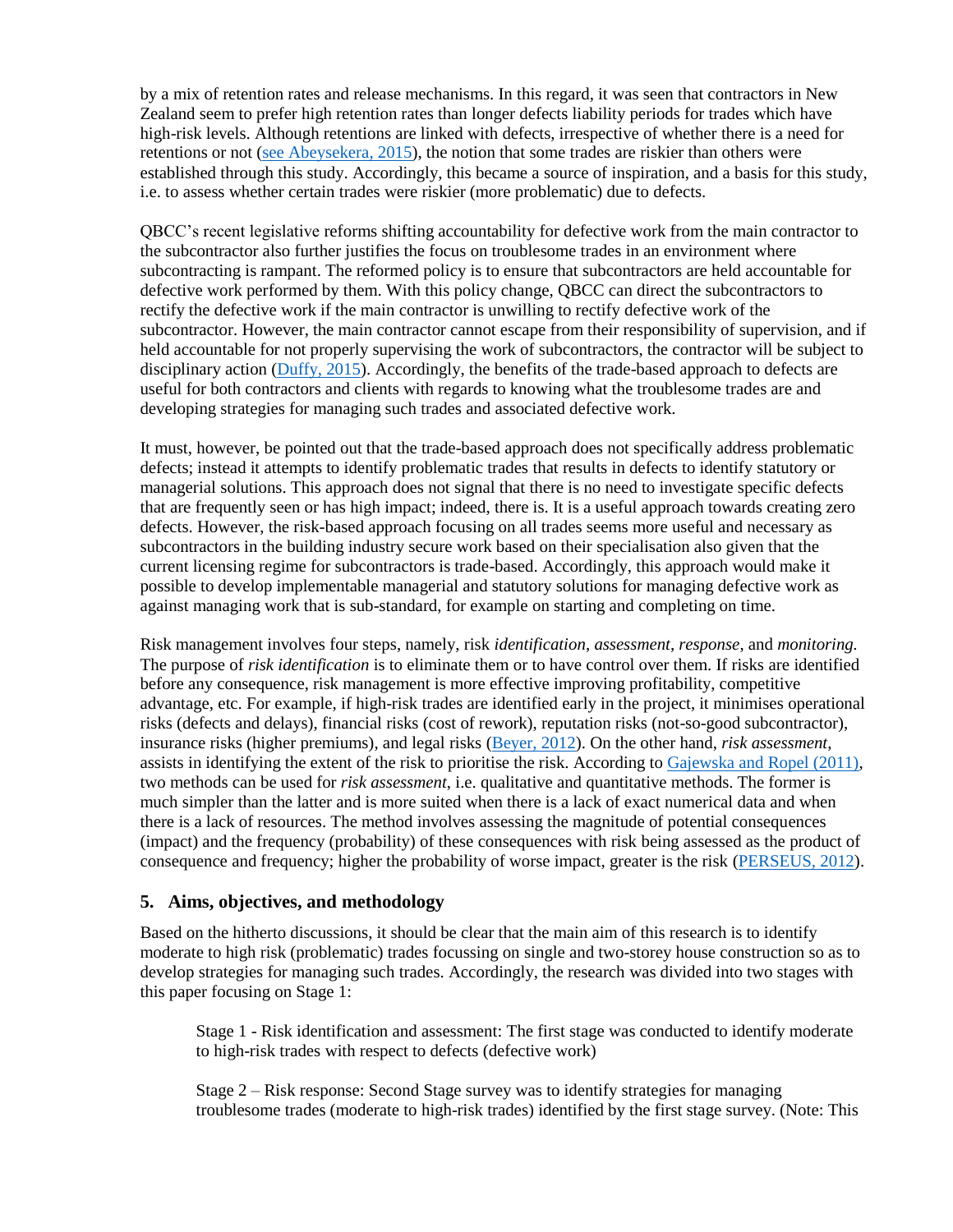paper does not cover this part).

One of the first challenges was to identify a suitable list of trades for which purpose the following four classifications were considered:

- Trades as listed in the Australian Standard Method of Measurement of Building Works
- Trades listed in the New Zealand Standard Method of Measurement of Building Works
- [Australian and New Zealand Standard Industrial Classification \(ANZSIC\) \(1993\)](file:///F:/138.doc%23_ENREF_6)
- QBCC's trade contractor categories (as listed under the Trade Contractor licenses)

While there were similarities between all four classifications, it was argued that the use QBCC's list of trades was more appropriate as the scope of each category was well defined and is linked with the licensing regime [\(see, Queensland Building and Construction Commission, 2017\)](file:///F:/138.doc%23_ENREF_24). Accordingly, it was decided to use the Delphi method to seek responses from expert industry personnel on these trades. However, given the shortage of time and the difficulty of enlisting highly motivated and expert respondents in a short time [\(see Beretta, 1996for a review of the Delphi Method\)](file:///F:/138.doc%23_ENREF_7), it was decided to use a structured questionnaire. The sample of respondents were builders, architects, and building surveyors.

The first stage of the survey covers 34 trades listed by the QBCC. Survey questions for each trade are the same with three questions: The first question requests participants to indicate the likelihood of having defects for the particular trade. The second question requests participants to indicate the impact of having defects for that particular trade. Both of these questions require an answer on the scale of '1 to 5' where '1' being very low and '5' being very high. The third question requires the respondent to provide reasoning if the likelihood or impact has been rated 4 or above in the short answer format. The questionnaire was developed through Google Form and the link to the questionnaire was sent to participants electronically.

## **6. Data and data analysis**

The questionnaire was sent mainly to builders (300), architects (125) and building certifiers (55) by email either to their organisation or their personal email addresses with email information obtained through the Queensland Yellow Pages business directory. Approximately 500 emails were sent but only 24 responses were received as follows: Site supervisor-6; Foreman-2; Building certifier-1; Managing Director- 2 (Builder); Architect- 4; Project Manager- 4; Quantity Surveyor-1; Customisation officer-1; Consultant-2; Contract Administrator-1. The level of experience of respondents varied from 2 years to 41 years in the residential construction industry with 22 respondents having five years or more.

| Likelihood       |             |              |              |                                     |  |  |
|------------------|-------------|--------------|--------------|-------------------------------------|--|--|
| (5)<br>Very high | (4)<br>High | Moderate (3) | Low $(2)$    | $\overline{11}$<br>Very low<br>- 11 |  |  |
| 0.9              | 0.7         | U.J          | $\cap$<br>υ. | 0.1                                 |  |  |

| Table 2: Conversion of likelihood scale to risk scale |  |  |  |  |  |  |  |
|-------------------------------------------------------|--|--|--|--|--|--|--|
|-------------------------------------------------------|--|--|--|--|--|--|--|

| Table 3: Conversion of impact scale to risk scale |  |  |
|---------------------------------------------------|--|--|
|---------------------------------------------------|--|--|

| Impact        |            |              |           |              |  |  |
|---------------|------------|--------------|-----------|--------------|--|--|
| Very high (5) | High $(4)$ | Moderate (3) | Low $(2)$ | Very low (1) |  |  |
| 0.8           | 0.40       | 0.20         | 0.10      | 0.05         |  |  |

As noted before, the main goal was to identify troublesome trades by conducting a qualitative risk analysis. The participants were asked to weigh the *likelihood* and the *impact* of defects for the particular trade using a '1 to 5' scale with '1' being very low and '5' being very high. All the responses were aggregated, and a weighted average score for *likelihood* and *impact* was calculated. These individual scores were then converted to individual risk scores using the information given in Tables 2 and 3. To arrive at the overall risk, the risk matrix given in Project Management Institute's Body of Knowledge was used (see Table 4). The cells with white coloured numbers indicate *high-risk*. Cells with italicised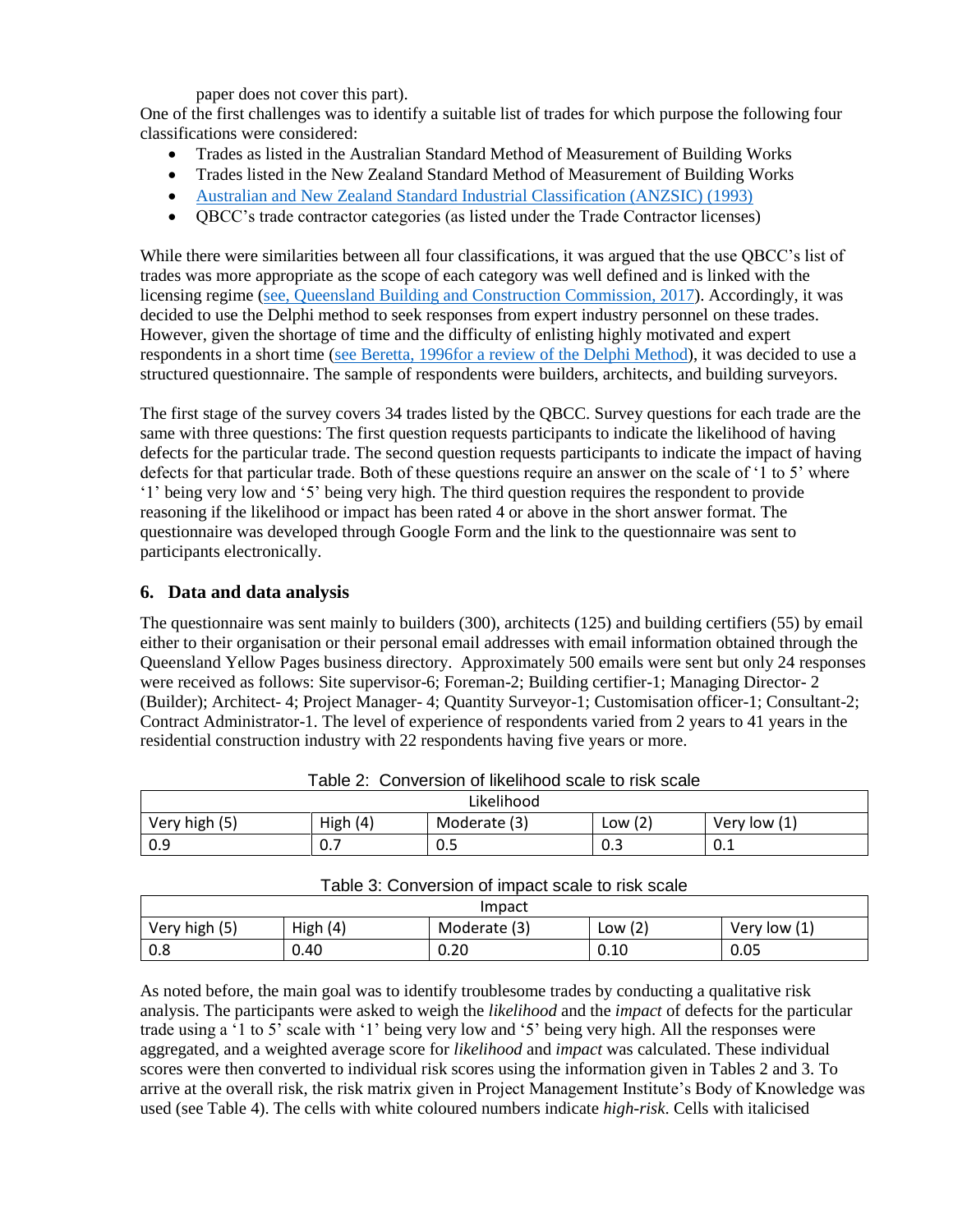numbers indicate *moderate-risk*, and unshaded cells with black numbers indicate *low-risk*. It would be useful to establish a new category labeled as *moderately-high-risk* with risk scores in cells bordering white letters in Table 4, i.e. from 0.08 to 0.14. This matrix would then include situations where either *impact* or *likelihood* is individually high or situations that are on the borderline of being high-risk.

| Risk Score for a Specific Risk |                                  |      |      |      |      |  |
|--------------------------------|----------------------------------|------|------|------|------|--|
| Likelihood                     | Risk Score = Likelihood x Impact |      |      |      |      |  |
| 0.9                            | 0.045                            | 0.09 | 0.18 | 0.36 | 0.72 |  |
| 0.7                            | 0.035                            | 0.07 | 0.14 | 0.28 | 0.56 |  |
| 0.5                            | 0.025                            | 0.05 | 0.10 | 0.20 | 0.40 |  |
| 0.3                            | 0.015                            | 0.03 | 0.06 | 0.12 | 0.24 |  |
| 0.1                            | 0.005                            | 0.01 | 0.02 | 0.04 | 0.08 |  |
|                                | 0.05                             | 0.10 | 0.20 | 0.40 | 0.80 |  |
|                                | <b>Impact</b>                    |      |      |      |      |  |

Table 0: Risk classification matrix

Source: [Project Management Institute \(2000\)](file:///F:/138.doc%23_ENREF_20)

## **7. Results**

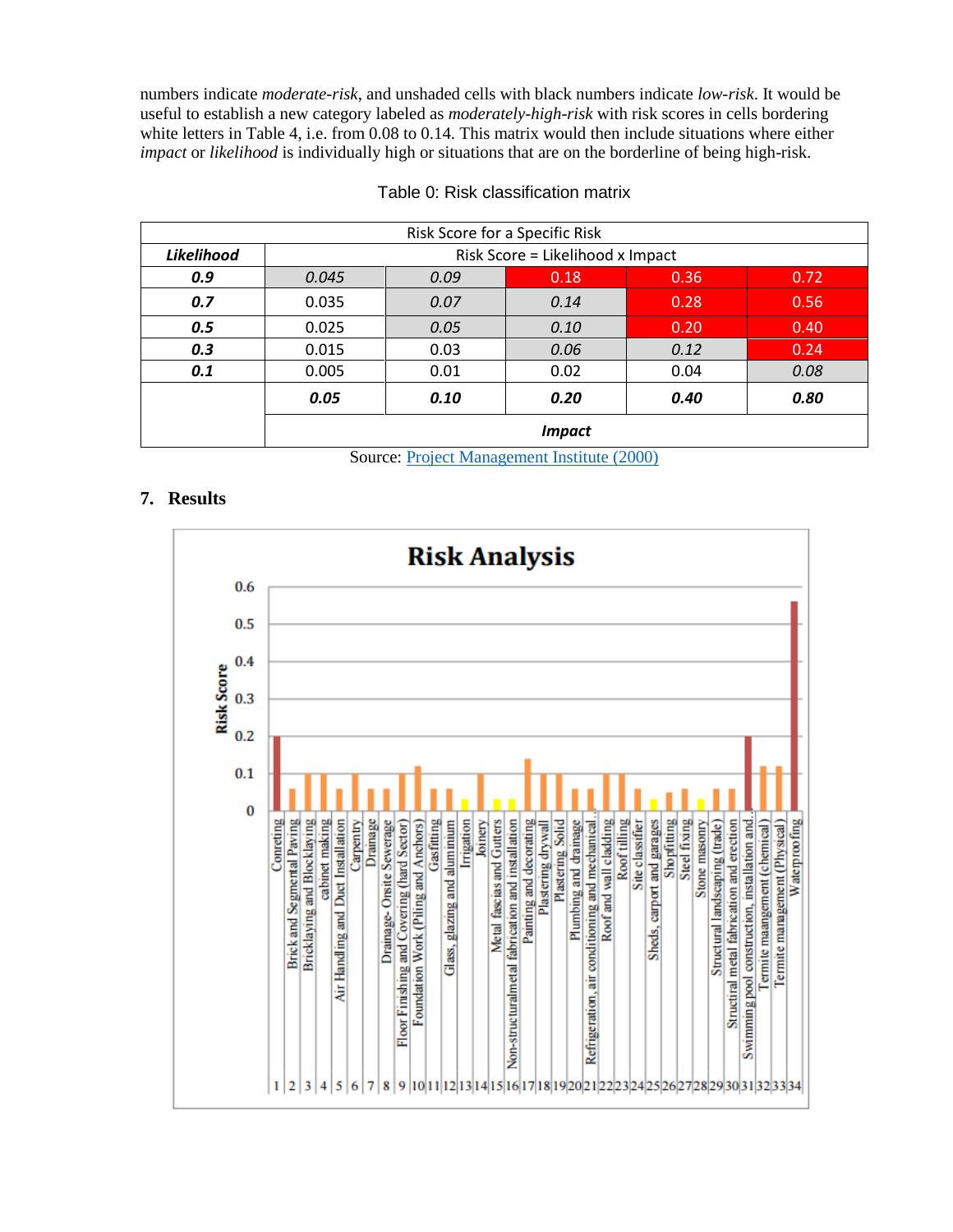#### Figure 1: Risk analysis of 34 trades listed by QBCC

The overall defects-risk identified by the first stage survey is presented in Figure 1. It is clear that Waterproofing is far the riskiest (0.56; likelihood 0.7 and impact 0.8) with Swimming Pool Construction (0.2) and Concreting (0.2) coming next with similar levels of likelihood and impact (0.5 and 0.4 respectively). These are the **'high risk trades'** in relation to defects.

As mentioned before, trades with risk scores between 0.14 and 0.12 were labelled as **'moderately high risk'**. *Painting and Decorating (0.14), Termite Management, and Foundation Work (Piling and Anchors)* are trades that fall within this range. Interestingly, Painting and Decorating had a likelihood score of 0.7 similar to *Waterproofing* which was a high risk trade. Others with a **'moderate risk'** were (i.e. scores from 0.09 to 0.12) *Brick and Block Laying, Cabinet Making, Carpentry, Joinery, Floor Finishing and Covering, Plastering (drywall and solid), Roof and Wall Cladding, Roof Tiling* all with a score of 0.1 (with likelihood and impact scores of 0.5 and 0.2 respectively).

To summarise, the top 14 problematic trades were as follows with the first three trades being the most problematic: *1. Waterproofing 2. Swimming Pool Construction 3. Concreting 4. Painting and Decorating 5. Termite Management 6. Foundation Work 7. Brick and Block Laying 8. Cabinet Making 9. Carpentry 10. Joinery 11. Floor Finishing and Covering 12. Plastering (drywall and solid) 13. Roof and Wall Cladding 14. Roof Tiling.* When compared with the trades connected with QBCC's top 12 frequently reported defects (see Table 1), *Concreting, Termite Management, Brick and Block Laying, Cabinet* trades were unconnected. In contrast, there was one trade that frequently appeared on QBCC's top ten defects list (4 times in five years) which this study did not find, i.e. *Plumbing & Drainage.* The other two trades that did not appear were *Glass, Glazing and Aluminium* and *Sheds, Carports, and Garages*. As to why this was the case needs further investigation particularly with respect to Plumbing & Drainage.

To understand the reasons for high-risk scores, respondents who gave scores of 4 or more (out of 5) for either *likelihood* or *impact* were asked to explain the reasons as noted earlier. The responses received were on the lines of 'excessive rework costs, sub-standard workmanship, the difficulty of repair, impact on other trades, lack of attention to detail, lack of proper testing and acceptance regimes, and endless problems.'

## **8. Conclusions**

The main aim of this study is to identify problematic trades due to defects in the construction of single to two-storey houses in Brisbane and surrounding areas in the State of Queensland. All in all, this study established 14 trades that were problematic out of the 34 listed by QBCC. This amount is a significant number as it accounts for 41% of all trades; in other words, over a third of the trades are seen as either *highrisk, moderately high-risk*, or moderately risky based on the risk classification matrix.

As things stand, *Waterproofing* is the riskiest. *Swimming Pool Construction* and *Concreting* were the other two trades that were considered as high risk. However, defects related to the *Concreting* trade did not appear in the QBCC's top ten defects. There were 11 other problematic trades suggesting the need to investigate **management, statutory, and other strategies** for avoiding defects. A seemingly potential strategy is to tighten QBCC's licensing regime for the problematic trades as QBCC's licensing procedure does not differentiate many trades. This and others strategies need further investigation under Stage 2 of this study as noted before including an investigation into the root causes, to change the profile of problematic trades.

The robustness of the procedure adopted for this study could be improved by using a hybrid Delphi approach as envisaged earlier to futher justify the validity and the reliability of these results. The sensitivity of the results needs to be examined vis-à-vis the appropriateness of the risk matrix as well. However, the risk-based methodology adopted herein paves the way for a new approach towards defects management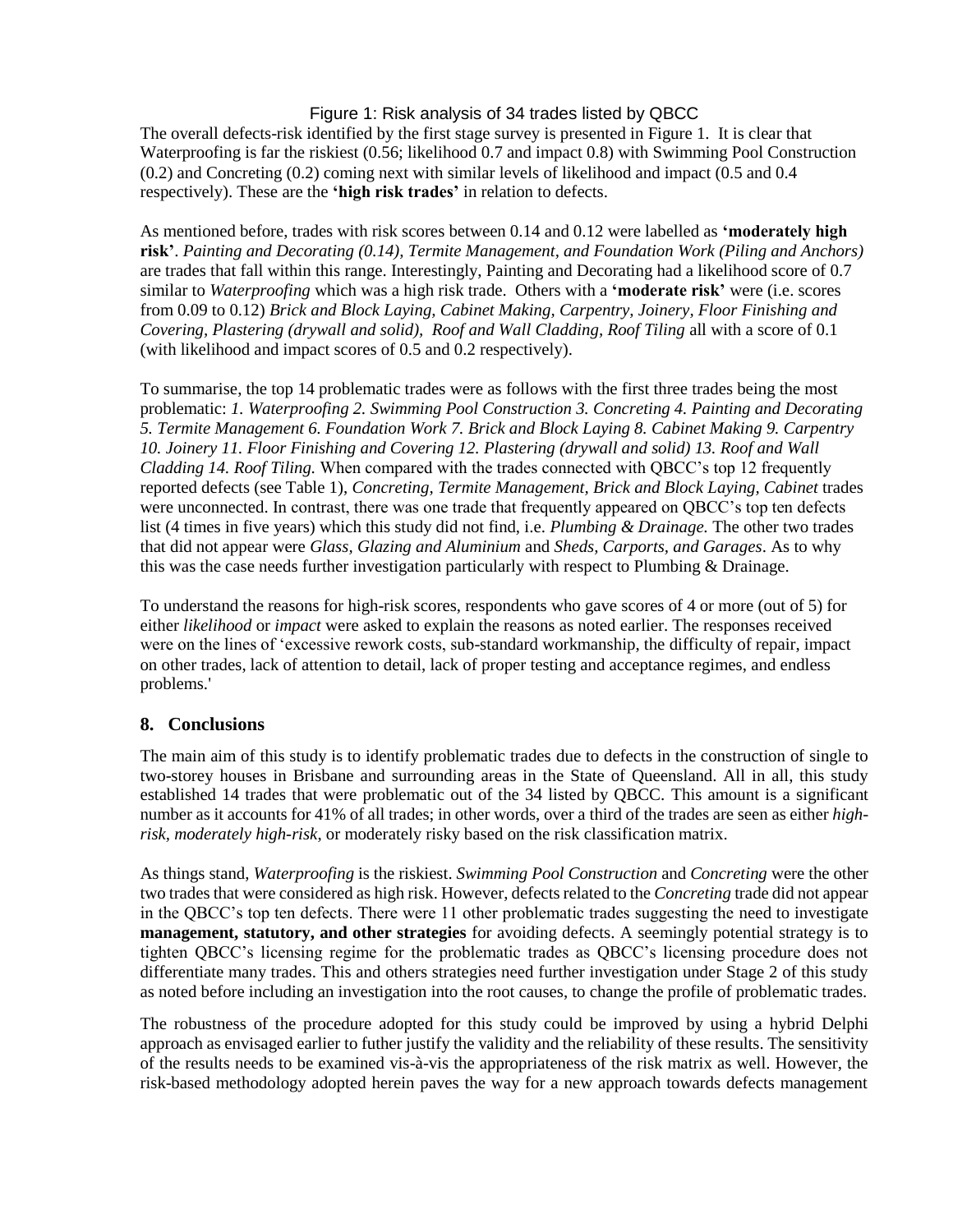that both industry (clients and contractors) including regulatory bodies could adopt. The results could then be used for developing suitable strategies to ensure that buildings are defects free.

#### **References**

- Abeysekera, V. (2002). Understanding culture in an international construction context. In F. Fellows & D. Seymour (Eds.), *Perspectives on culture in construction*. Rotterdam, The Netherlands: International Council for Research and Innovation in Building and Construction (CIB), 39-51.
- Abeysekera, V. (2015). *Wither Monetary Retentions for Subcontract Work? A Theoretical Framework for Rationalising the Use of Retentions*. Paper presented at the Eighth International Conference on Construction in the 21st Century (CITC-8), Changing the Field: Recent Developments for the Future of Engineering and Construction, Thessaloniki, Greece.
- Abeysekera, V., & Soysa, M. (2012). *Monetary retentions for subcontract work*. Paper presented at the World Construction Conference 2012: Global Challenges in Construction Industry, Sri Lanka.
- Abeysekera, V., & Thorpe, A. (2002). Responding to inadequacies of craft training vis-a-vis Sri Lankan brickwork. In S. O. Ogulana (Ed.), *Training for construction industry development*. Rotterdam, The Netherlands: International Council for Research and Innovation in Building and Construction (CIB) and Asian Institute of Technology, Thailand, 177-191.
- Aljassmi, H. A., & Han, S. (2014). Classification and occurrence of defective acts in residential construction projects. *Journal of Civil Engineering and Management, 20*(2), 175-185.
- Australian and New Zealand Standard Industrial Classification (ANZSIC). (1993). Construction Trade Services: Austrlian Bureau of Statics.

Beretta, R. (1996). A critical review of the Delphi technique. *Nurse Researcher, 3*(4).

- Beyer, C. E. (2012). Construction Defects: A Primer For Construction Financial Managers. Retrieved from Insurance Thought Leadership website: [http://insurancethoughtleadership.com/construction](http://insurancethoughtleadership.com/construction-defects-a-primer-for-construction-financial-managers/)[defects-a-primer-for-construction-financial-managers/](http://insurancethoughtleadership.com/construction-defects-a-primer-for-construction-financial-managers/)
- Duffy, S. (2015). SHIFTING FOCUS: SUBCONTRACTORS' RESPONSIBILITY FOR DEFECTIVE WORK. Retrieved from [http://www.mcw.com.au/page/Publications/Construction/shifting-focus](http://www.mcw.com.au/page/Publications/Construction/shifting-focus-subcontractors%E2%80%99-responsibility-for-defective-work/)[subcontractors%E2%80%99-responsibility-for-defective-work/](http://www.mcw.com.au/page/Publications/Construction/shifting-focus-subcontractors%E2%80%99-responsibility-for-defective-work/)
- Forcada, N., Macarulla, M., Gangolells, M., & Casals, M. (2014). Assessment of construction defects in residential buildings in Spain. *Building Research & Information, 42*(5), 629-640.
- Forcada, N., Macarulla, M., & Love, P. E. (2012). Assessment of residential defects at post-handover. *Journal of construction engineering and management, 139*(4), 372-378.
- Gajewska, E., & Ropel, M. (2011). *Risk Management Practices in a Construction Project – a case study.* (Master of Science), Chalmers University Of Technology, Göteborg, Sweden.
- Georgiou, J., Love, P. E. D., & Smith, J. (1999). A comparison of defects in houses constructed by owners and registered builders in the Australian State of Victoria. *Structural Survey, 17*(3), 160-169. doi:10.1108/02630809910291343